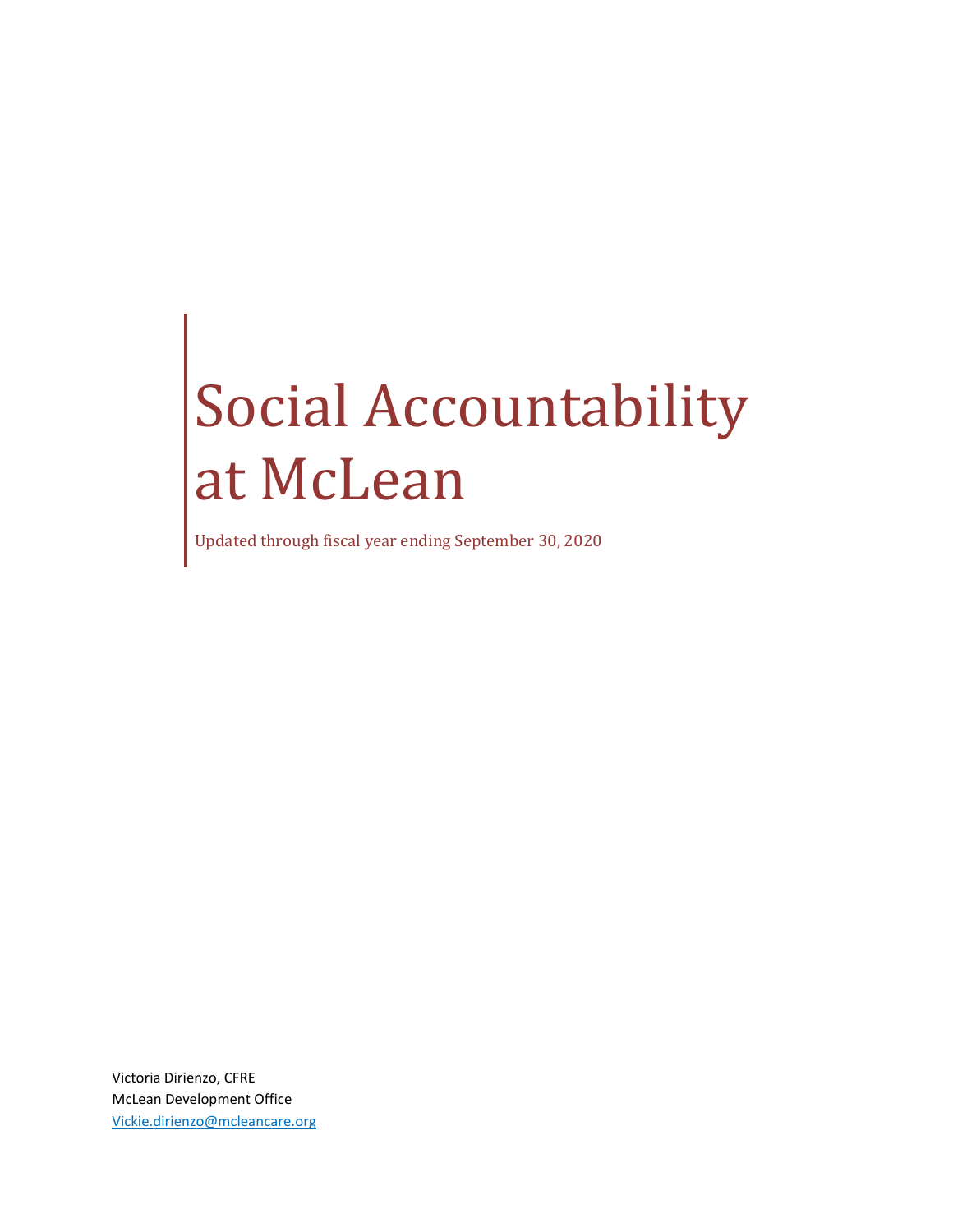# **Social Accountability Report Updated for FY 20**

|     |                                     |                                        |  | Page           |  |
|-----|-------------------------------------|----------------------------------------|--|----------------|--|
| I.  | Introduction                        |                                        |  | $\overline{2}$ |  |
| П.  | <b>McLean Health Care</b>           |                                        |  |                |  |
|     | 1.                                  | <b>Community Outreach Services</b>     |  | $\overline{2}$ |  |
|     | 2.                                  | <b>Low Income Assistance</b>           |  | $2 - 3$        |  |
|     | 3.                                  | Life Enhancement and Wellness Programs |  | 4              |  |
|     | 4.                                  | <b>McLean Health Center Summary</b>    |  | 4              |  |
| Ш.  | <b>The McLean Game Refuge</b>       |                                        |  |                |  |
| IV. | <b>Methodology and Calculations</b> |                                        |  |                |  |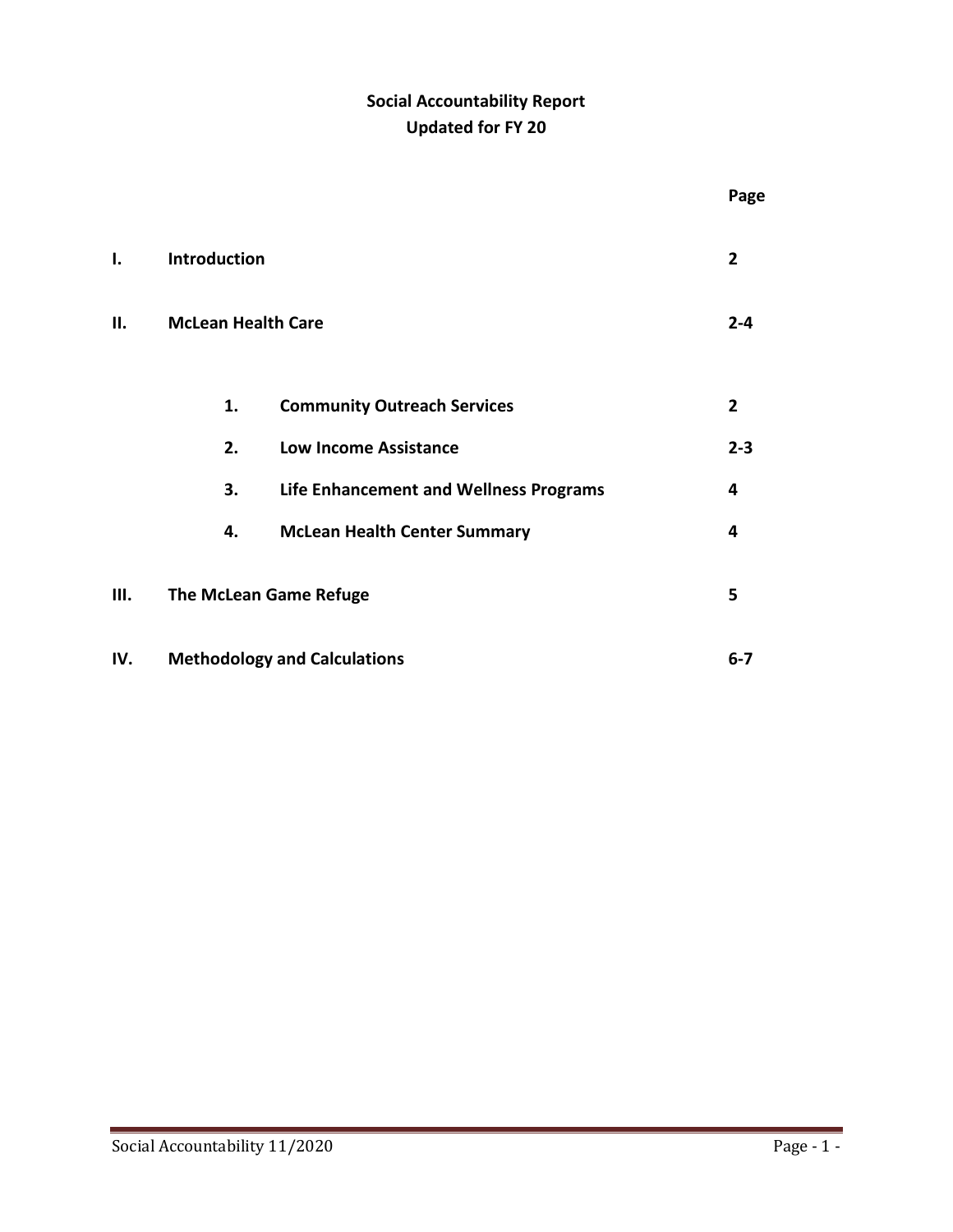#### **INTRODUCTION**

In the past this study provided a comprehensive inventory of programs offered through McLean Health Care and benefits of the McLean Game Refuge that are subsidized either in full, or part, by McLean. However, this year has been very different due to the pandemic. McLean did not change it's focus but had to find new ways to help on the campus and in the community.

Much of the community outreach was discontinued in March 2020. The Sorenson Smart House, support groups, training sessions and mentoring, and all volunteer assistance all came to an abrupt halt at the same time. Other programs continued and still others were needed more than ever. Overall the total McLean contribution this year, according to social accountability guidelines, has understandably declined by nearly 25% over 2019.

#### **Community Outreach:**

- Lights of Hope: An annual gathering held in late November to provide a community of support and comfort, honoring loved ones lost with readings of encouragement, inspirational music and thoughtful reflection. More than 100 family members attended the November 2019 program.
- Hospice Memorial Quilt of Remembrance: The hospice staff and hospice volunteers invite next-of-kin family members to provide a quilt square in memory of their loved one. A quilt is created with the squares and the families and entire community are invited to the annual quilt unveiling providing another avenue to reflect and remember. The quilt is then hung on the wall for an entire year.



The lights of hope and quilt unveiling will take place in November 2020 but it will be done virtually. Every effort has been made to support the families whose loved ones have received hospice care through McLean.

*Community outreach to senior centers, health information sessions at libraries, and numerous speakers' series were held from October 2019 through early March 2020 which served 1,250 community members and totaled nearly \$54,000 in expenses for McLean.*

#### **Low-income assistance programs provided throughout FY2020:**

Subsidized Medical Care (Skilled Nursing Care): For each skilled nursing resident who is eligible for Medicaid there is a portion of the cost of their care which is subsidized by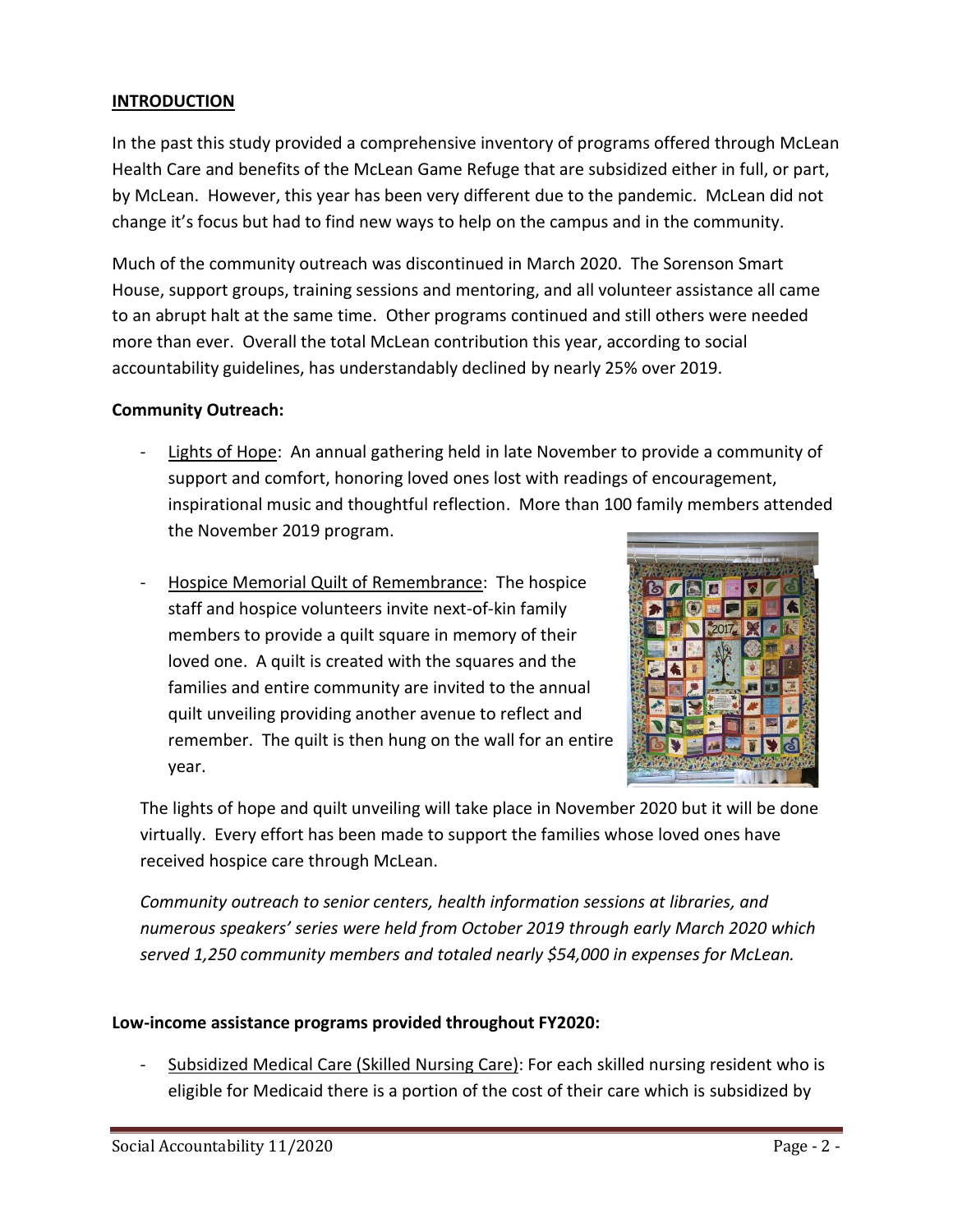McLean. Last year, there were 47 eligible residents at McLean for a total of 10,708 Medicaid days. *The difference between Medicaid reimbursement when compared to the established rate of private pay, was \$2,431,495.16.*

- Patient Personal Needs: The Patient's Personal Needs Fund is for inpatient residents on Medicaid. It provides hearing aids, glasses, dental care and lymphedema sleeves for those who have no way to obtain those items. *More than \$6,140 was provided for this program* in the last fiscal year.
- McLean Cottages: Some of the cottages are available to low-income individuals who receive a substantially reduced monthly rent. *This past fiscal year there were six cottages that were rented to low-income individuals at an expense to McLean of \$50,760.*
- McLean Meals on Wheels: This program continues to support the health of our community since the early 1980s and serves the five-town area of East Granby, Avon, Canton, Granby and Simsbury. The meals are prepared fresh each weekday morning in McLean's independent living kitchen. Each delivery consists of a complete hot meal, a cold meal, drinks and dessert items.

Throughout the pandemic McLean has continued to recognize its commitment to serve Simsbury and surrounding towns with Meals on Wheels, hospice care, and home care. These programs were needed more than ever and had to be adapted to lessen contact. **The Meals on Wheels program has become even more crucial than ever with so many compromised individuals who do not want to enter a grocery store but still need low cost, healthy meals. It is interesting to note that during the first five months of the fiscal year use of the Meals on Wheels program had decreased but from March 1, 2020 through September 30, 2020 there was a significant increase over the same period in the previous year.**

*In the 2020 fiscal year, 15,020 meals were delivered to 120 residents of the five towns served. The charge per meal delivery is \$9.50; however, the cost of each delivery (one lunch and one dinner) including labor and packaging is \$19.50. Further, less than half of the meal recipients paid the \$9.50 rate. Grants and donations help to subsidize this program but McLean bears the vast majority of the cost. The recipients paid \$82,996 while donations and grants only came to \$17,000. The cost to* 

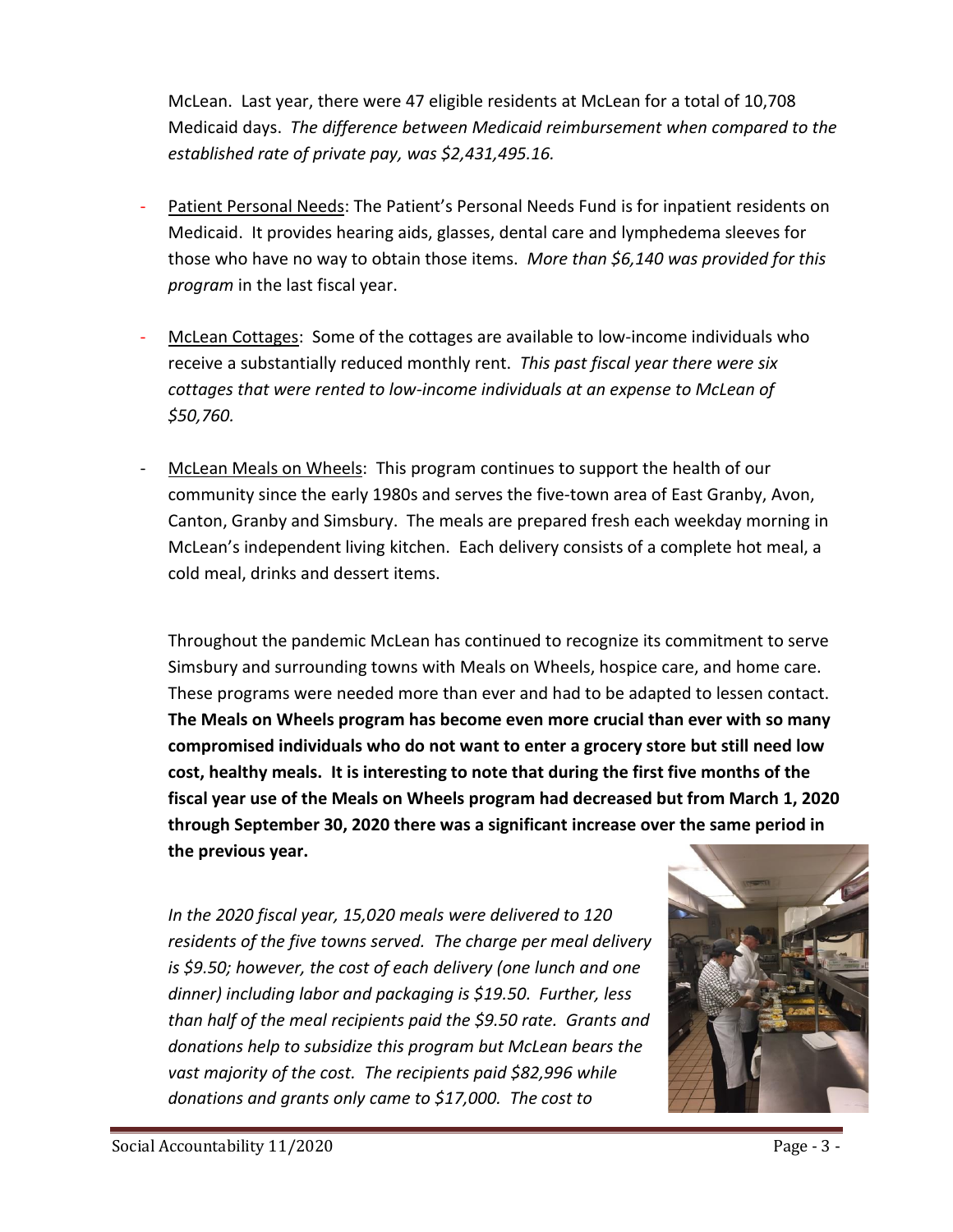*McLean was \$146,743 for the expenditures of food for the meals, personnel costs, and cost of packaging. An additional cost is the cost of using the kitchen and facilities for preparation of the meals.*

# **Life Enhancement and Wellness programs:**

Life enhancement is defined as providing activities and assistance to improve quality of life. McLean provides activities to all residents of the health center and also to the outside community. Programs outside of the health center were curtailed with the pandemic. Volunteers were not able to enter the health center for the majority of the year. The Life Enhancement staff was redeployed to provide one-on-one assistance to residents to help the staff on the units. While music programs, communal dining, visitors, and so many activities had to be put on hold**, our Nursing and Life Enrichment staff did an outstanding job helping our residents deal with the isolation from their families.** In addition to providing medical and personal care, they dedicated themselves to become the McLean family to each and every resident. They engaged the residents by playing one-on-one games, singing, and keeping them company while they had to eat alone. Whenever possible, they facilitated Skype, Zoom, or FaceTime visits between the residents and their loved ones.

*Typical life enrichment programs with numerous volunteers took place from October 2019 through early March 2020. Likewise, the regular schedule of wellness and pool classes took place during the same period. Therefore, the McLean contribution to those programs for community members has been adjusted to reflect the changes with the pandemic. The cost and impact of both areas were significantly reduced. Life enrichment activities impacted 250 individuals in this fiscal year at a cost of \$58,417 while the wellness programs assisted 72 individuals at a cost of \$37,200.* 

# **MCLEAN HEALTH CENTER SUMMARY**

The McLean Health Center activities served an estimated **2,000 individuals** during the past fiscal year in Simsbury and the surrounding towns. The recipients of the programs and activities were mostly served prior to the pandemic except for the Health Center residents and those receiving Meals on Wheels, home care or hospice services. Even with reduced and suspended programs during the pandemic, *McLean supported the programs through its income, in the amount of \$2,866,280.*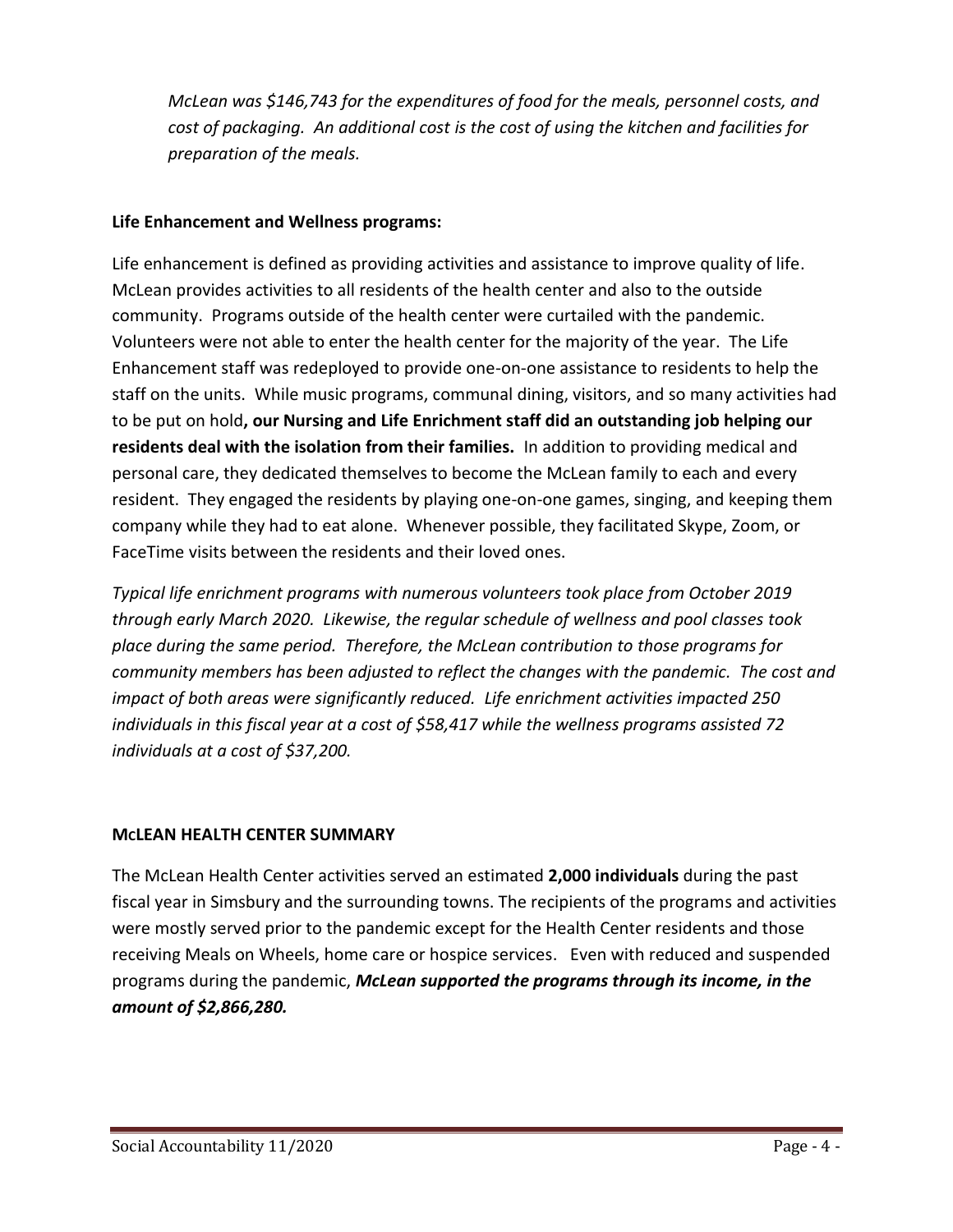#### **MCLEAN GAME REFUGE SUMMARY**

*Since the beginning of the pandemic, in March 2020, the McLean Game Refuge has provided "refuge" for so many. The parking lots have been full weekdays as well as weekends from March through the fall. People have been able to enjoy hikes and other passive recreation while being socially distant from others.*

The McLean Game Refuge is maintained by one manager and two part-time assistants. There are interns for periods throughout the year. Most of the intern expense has been covered by grants. There is a barn for equipment which also serves as an office. *The cost of personnel and maintenance expenses for the game refuge was slightly more than \$253,000 for 2020.* Note that this does not include capital improvements that have taken place over the years. Nor does it include the ecological benefits enumerated above or the enjoyment to the 20,000 people who visit each year and the individuals who live in the surrounding towns.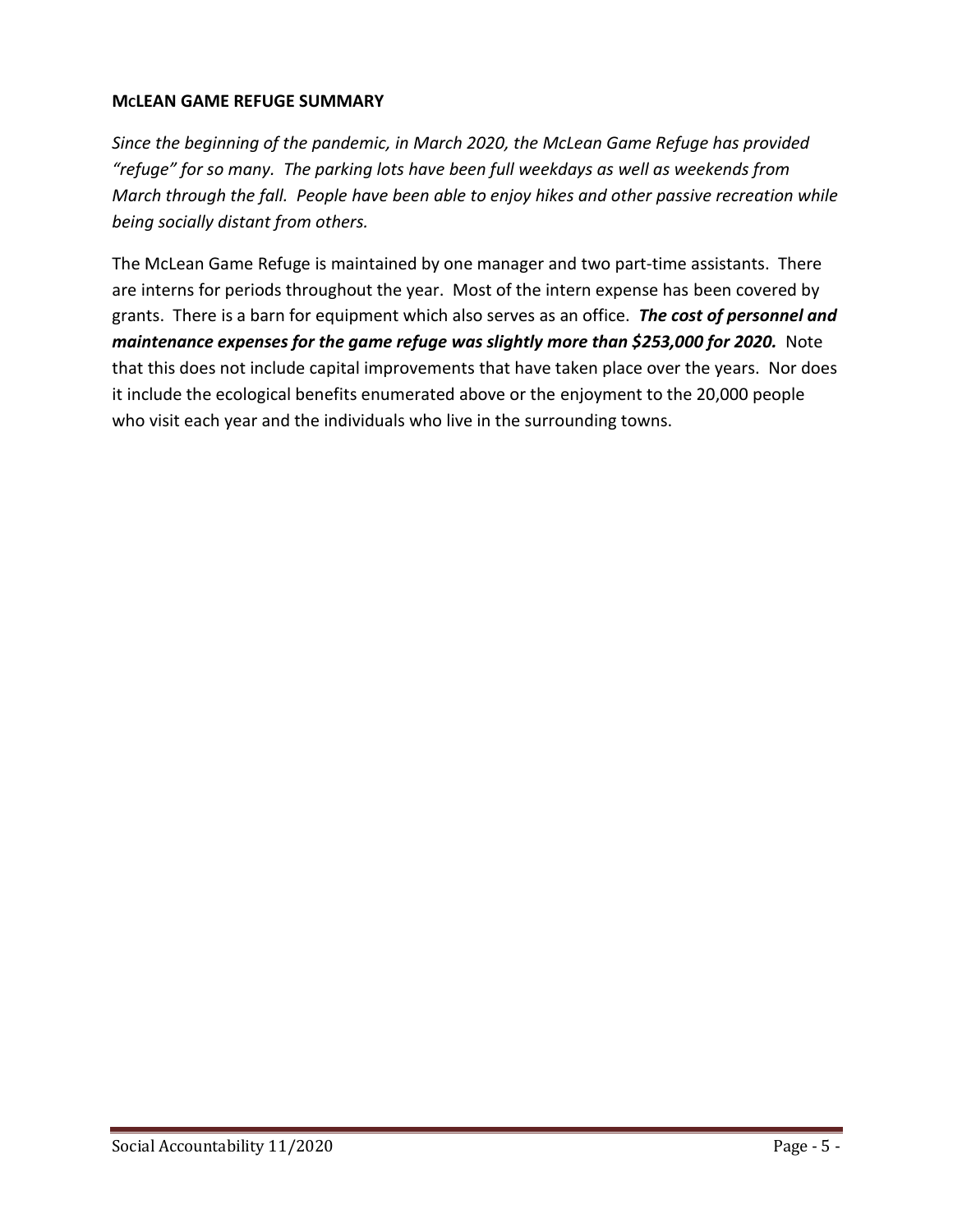#### **METHODOLOGY & CALCULATIONS**

| Program<br><b>Type</b>                                          | # served       | <b>Personnel</b><br>cost   | <b>Expenses</b><br>other than<br>personnel | <b>Building</b><br>usage<br>costs | <b>FY 20</b><br><b>Total McLean</b><br><b>Contribution</b> | <b>FY 19</b><br><b>Total McLean</b><br><b>Contribution</b> |
|-----------------------------------------------------------------|----------------|----------------------------|--------------------------------------------|-----------------------------------|------------------------------------------------------------|------------------------------------------------------------|
| <b>Community</b><br><b>Outreach</b>                             | 1,250          | 39,860                     | 13,025                                     | 1,000                             | 53,885                                                     | 164,285                                                    |
| <b>Health Care</b><br><b>Programs</b>                           | 200            | 31,500                     | 2,480                                      | 800                               | 34,780                                                     | 84,080                                                     |
| Low Income<br><b>Assistance</b>                                 | 263            | Included<br>in<br>expenses | 2,646,998                                  | 35,000                            | 2,681,998                                                  | 3,252,749                                                  |
| Life<br><b>Enrichment</b><br><b>Activities</b>                  | 250            | 41,600                     | 14,217                                     | 2,600                             | 58,417                                                     | 103,640                                                    |
| <b>Wellness</b><br><b>Programs</b>                              | 72             | 32,000                     | minimal                                    | 5,200                             | 37,200                                                     | 83,364                                                     |
| <b>TOTAL</b><br><b>McLEAN</b><br><b>HEALTH</b><br><b>CENTER</b> | 2,035          | \$144,960,                 | \$2,676,720                                | \$44,600                          | \$2,866,280                                                | \$3,737,445                                                |
| <b>McLean</b><br><b>Game Refuge</b>                             | Est.<br>20,000 | Included<br>in total       | Included in<br>total                       | Included in<br>total              | \$253,244                                                  | \$275,000                                                  |
| <b>TOTAL</b><br><b>McLEAN</b><br><b>AFFILIATES</b>              | 22,035         | \$144,960,                 | \$2,676,720                                | \$44,600                          | \$3,119,524                                                | \$4,012,445                                                |

#### **Programs**

The programs were described and listed by senior management and supervisors through extensive interviews.

#### **Personnel Costs**

The number of hours spent by personnel on the projects was conservatively estimated then compared to the remaining hours the personnel had to spend on their other duties and projects. The number of hours spent by employees was reviewed by the Vice President of Human Resources who then calculated the cost of the personnel by position and by department and included the cost of the associated benefits.